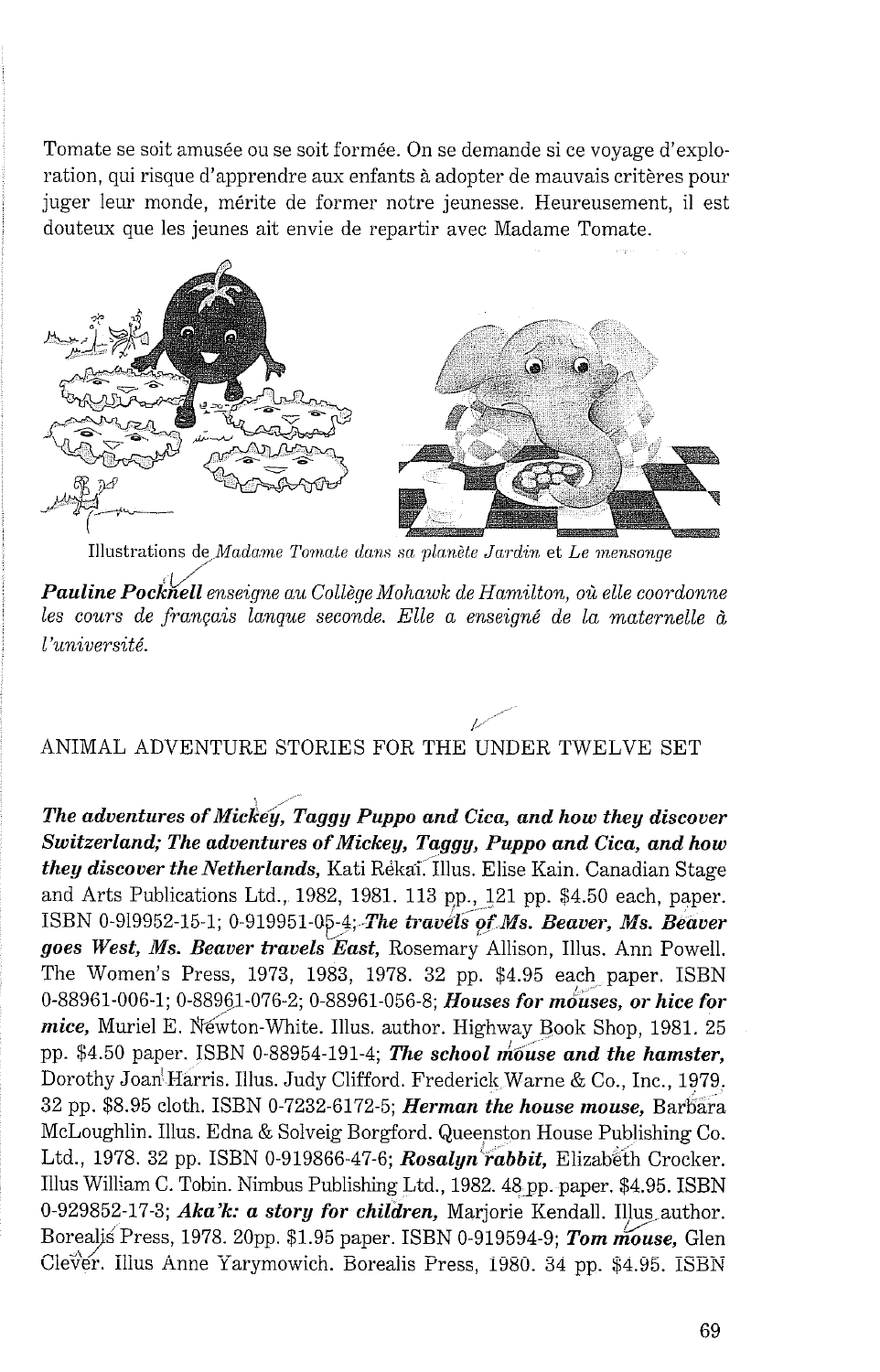## 0-88887-084-1.

For younger children, between the ages of five to eleven, these books should provide a basis for emotional identification and an outlet in fantasy for restless urges. All these selections present animal adventures or travels. Most of them are suitable for children in the early elementary grades who are good readers; others could be appreciated by youngsters if read to them. Since there are several "series books" in the group, I will deal with these first.

The *Mickey, Taggy,* Puppo *and Cica,* adventure and travel series, by Katie Reltai, are fairly lengthy stories which require sustained attention and extensive vocabulary familiarity; for this reason, they are probably more appropriate reading material for ages nine to eleven. Yet, by this age, the adventures of small animal characters (three dogs and a cat) might seem too immature a format. Some advantages to be gained from this series are informative value about the lands they visit, quick-paced narrative with suspense, (in the Swiss tale, they are in search of a run-away friend, and in the Dutch one, Cica is lost on a freighter), historical and contemporary anecdotes, and cultural familiarization. The questionable aspects, however, are the inclusion of advertising of brand names, stores, and individuals. While it may be argued that this provides realism, it is still doubtful whether or not the Nestle Co. and various Swiss Chocolate makers need be mentioned in the context of a claim that the cocoa and chocolate are good for the "animals" (children): full of vitamins and nonfattening (p. 63 in the Swiss book); besides being suspect as a nutritional source of vitamins, chocolates may not be appreciated by health-food-oriented mothers who want to wean their children from sugar and caffeine. As well, the frequentmention of restaurants, menus, and gourmet cuisine might be of more interest to adults than to children. There is also a rather simplistic view of the role of banks in Switzerland, which does not at all reflect the real nature of the Swiss international financial structure and its role in the world. Nor is it necessarily interesting to children to give the history of the Swiss music conservatory, its conductor-instructor, and other such details.

The same criticism would apply to the Netherlands adventure story, although this is shorter, contains more colorful illustrations, and less advertising. One might also see a sexist stereotype in the detail that Cica, the cat, who always carries a bikini along, is somewhat flighty. It seems to me that these two books pertain to an upper-middle-class life-style and not to less affluent children's range of experience.

The *Ms. Beaver* series, on the contrary, would appear to favor a feminist and socialist value-system. Ms. Beaver is an independent female who goes on various trips across the country, in the process getting into escapades, adventures, and political issues. The format is very simple; the language is easy to read (for six and seven year-olds); the drawings in pen sketches (blue, black, or green) match the color of the print and the shiny cover. The underlying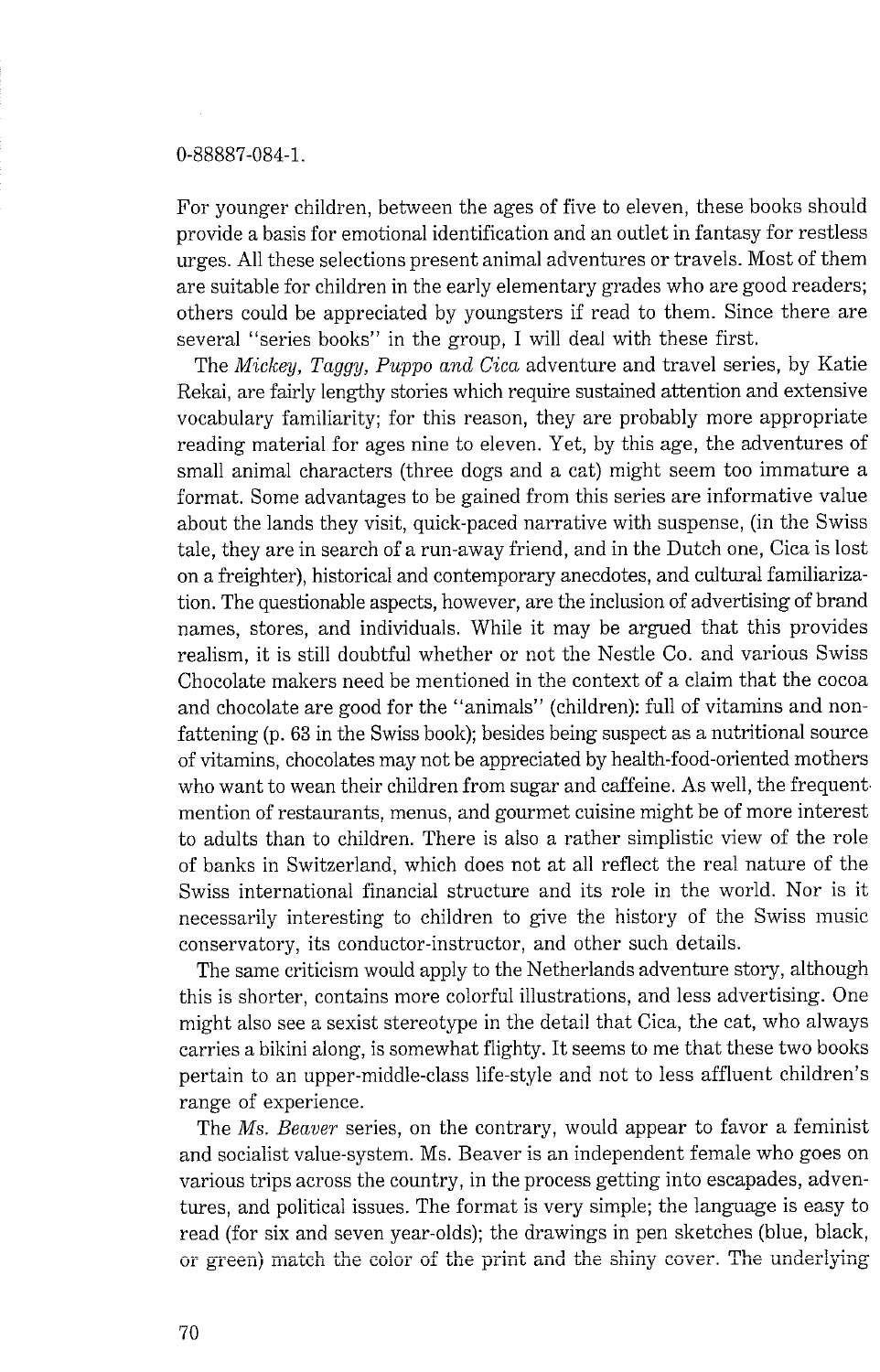message is activist, and portrays big business companies, municipal government, and land speculators-developers as the antagonists. For example, in *Ms. Beaver goes east,* the heroine travels to Nova Scotia with a young woman, June; upon arriving at her home town they find the fish cannery in flames. After its destruction, Ms. Beaver begins to re-build something of a primitive structure, which, in turn, gives incentive to the local people to do likewise. A big-city developer appears, wanting to erect a motel, which the people oppose; instead, they determine to build a co-op with Ms. Beaver's help.

In *Ms. Beaver travels west,* the plot revolves around a conflict with a logging company, which has denuded the land of trees, nearly forcing Ms. Beaver's cousin, Penny, to move. The two enlist the help of a local elder, Mash Mouth Jo, who only cuts what she needs from her forested acreage. The Beavers stage a protest and build a dam, and in desperation, the company owner agrees to provide seedlings for reforestration. Clearly, local initiative and protest, conservation and ecology-consciousness are presented in a positive light. SimilarIy, in *Ms. Beaver's travels,* the municipal issue concerns Ms. Beaver's building a dam which the children enjoy for recreational sport, but which the police, mayor and others oppose. The mayor, being a political opportunist, decides to permit the dam to stay in order to gain votes at the next election. This series reminds me of a juvenile primer in political consciousness from a left-wing perspective.

Of the books featuring mice as protagonists, *Houses for mouses, or kice for mice* is the most colorful and humorous; four mice want to imitate humans and so steal bits of material or clothing from a house in which grandparents and a brother and sister reside. They eventually get caught in the act and must own up to the family that they indeed were the petty thieves. The illustrations are cute and vivid, and the print is large, making it suitable reading for six and seven year-olds.

*Tom mouse* contains pathos in its plot about a young Ottawa city mouse who is about to leave for a day in the country visiting his cousin. Initially full of bravado and enthusiasm about his trip to the farm on a farmer's egg truck Tom accidentally misses the correct stop and lands much chastened in the middle of a huge field, lost and forlorn in the rain. The rest of the narrative deals with various animals he meets on his way to the farm, some hostile and others helpful. This story is appropriate for the six to eight age group; the format is large print and framed pages with pen sketches in black and white.

*Herman the house mouse portrays an adult male mouse, married to a nagging* wife, Elsie. The question of his inadequacy in performing heroic feats of daring is raised by Elsie in the first episode; she is presented as a very snappy and competent female, in contrast to Herman who is rather meek and mild. Although Herman is able to pass the tests or challenges presented to him, he does so with some difficulty. The females are somewhat wiser  $-$  for example, Elsie cures a bee of obesity and Aunt Maggie provides "magic mistletoe" which reconciles the warring factions in the mouse community. The role models in this boolr